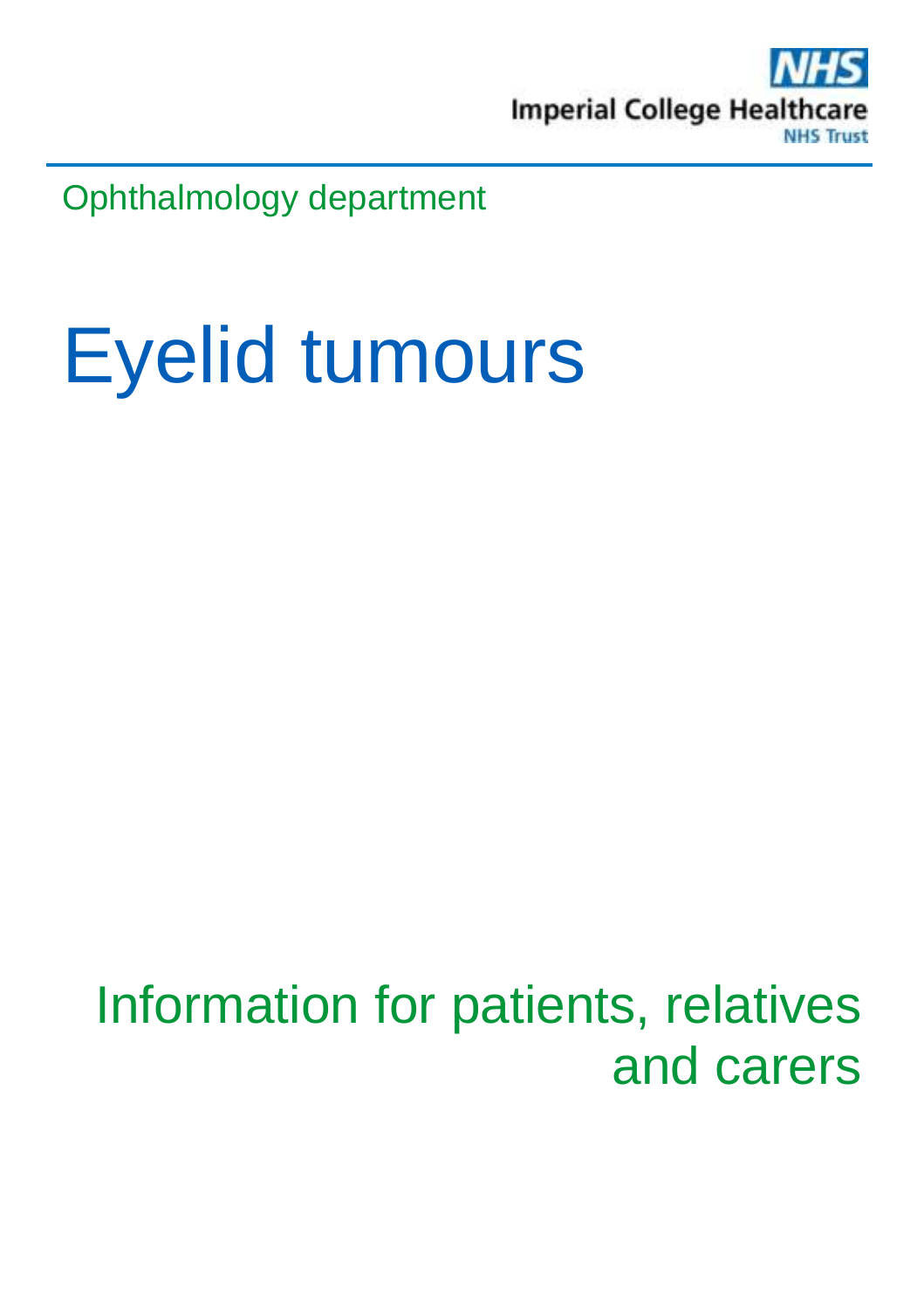#### **Introduction**

This leaflet has been designed to give you information about **eyelid tumours**. We hope it will answer some of the questions that you or those who care for you may have at this time. This leaflet is not meant to replace the discussion between you and your medical team but aims to help you understand more about what is discussed. If you have any questions about the information below please contact us using the details on page 5.

#### What is a tumour?

A tumour is a new growth of tissue that can be:

- benign (non-cancerous)
- pre-malignant (non-cancerous but with the potential to become cancerous)
- malignant (cancerous and with the ability to grow and spread to other parts of the body

#### What causes tumours?

In most cases the exact cause of a tumour is unknown but the following factors can play a role:

- the environment; the best example is exposure to sunlight which increases the risk of eyelid skin tumours, particularly in people with fair skin
- the immune system (which also protects against infections); if the immune system breaks down and does not 'attack' abnormal cells a tumour can develop.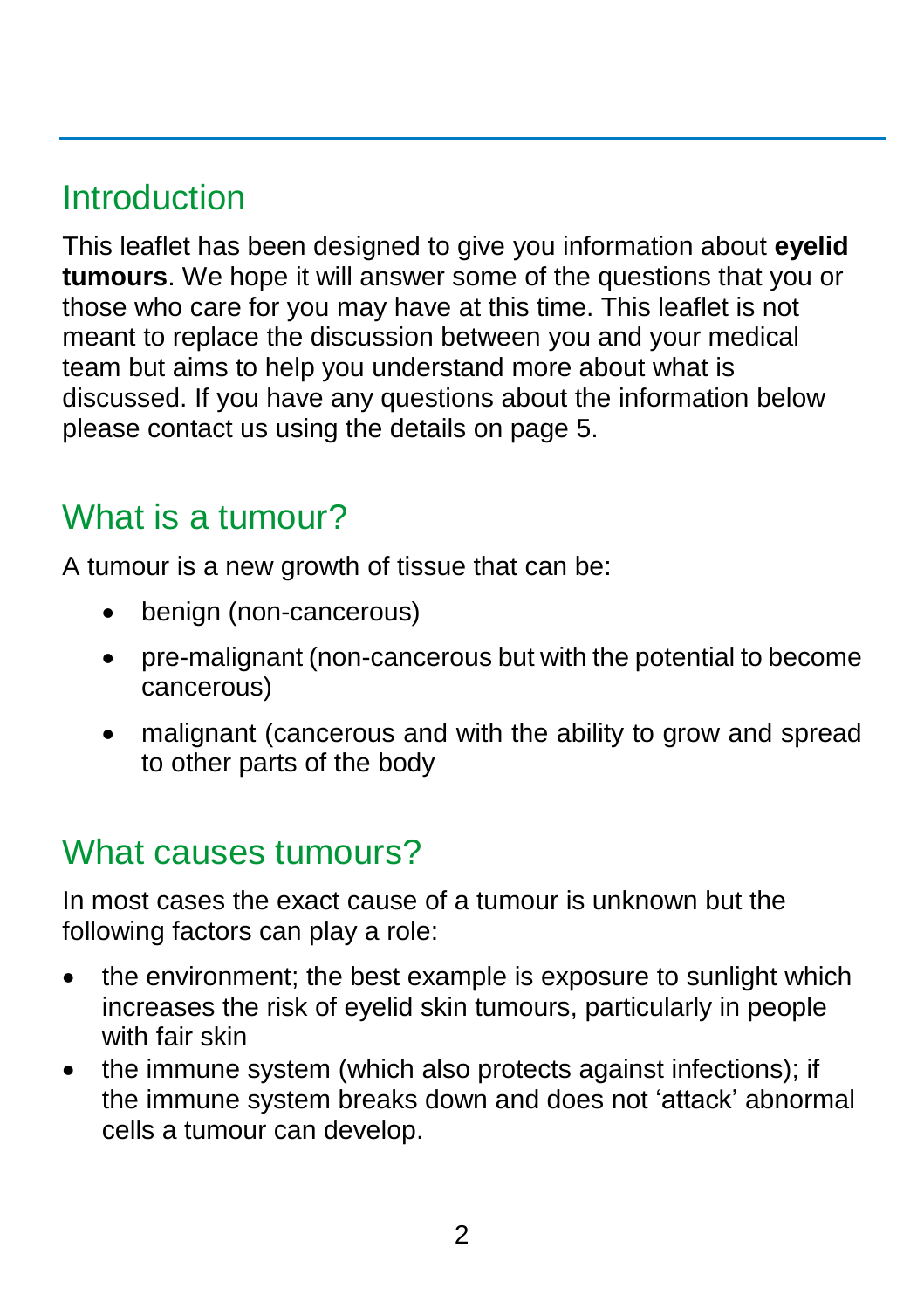For this reason, patients on strong drugs which suppress the immune system are at greater risk of developing tumours

 genetics; most tumours have a genetic component but it is exceptionally rare for tumours to be inherited from a parent

#### What are the symptoms?

A very wide variety of benign, pre-malignant and malignant tumours can occur around the eyelids. The symptoms vary according to the location and nature of the tumour. Eyelid tumours are generally visible and can sometimes cause local swelling and loss of the eyelashes and/or a red or uncomfortable eye. Those on the inner surface of the eyelids, or within the eye socket (the orbit), may not be so obvious. They may present in different ways with symptoms including pain, swelling, blurred vision, double vision or displacement of the eye (either forward and/or to one side).

#### Are there different types of eyelid tumours?

Tumours of the eyelids include cancerous and non-cancerous types. Basal cell carcinoma is the most common cancerous type which is slow growing and tends not to spread.

A biopsy may be necessary to diagnose the type of tumour you have but, in many cases, certain cancerous tumours can be treated without performing a biopsy first.

When a tumour is close to the eyelids, due to the complex anatomical nature of the eyelids, a biopsy is often preferred before beginning any treatment.

Your clinician will discuss your tumour, its type and treatment options with you.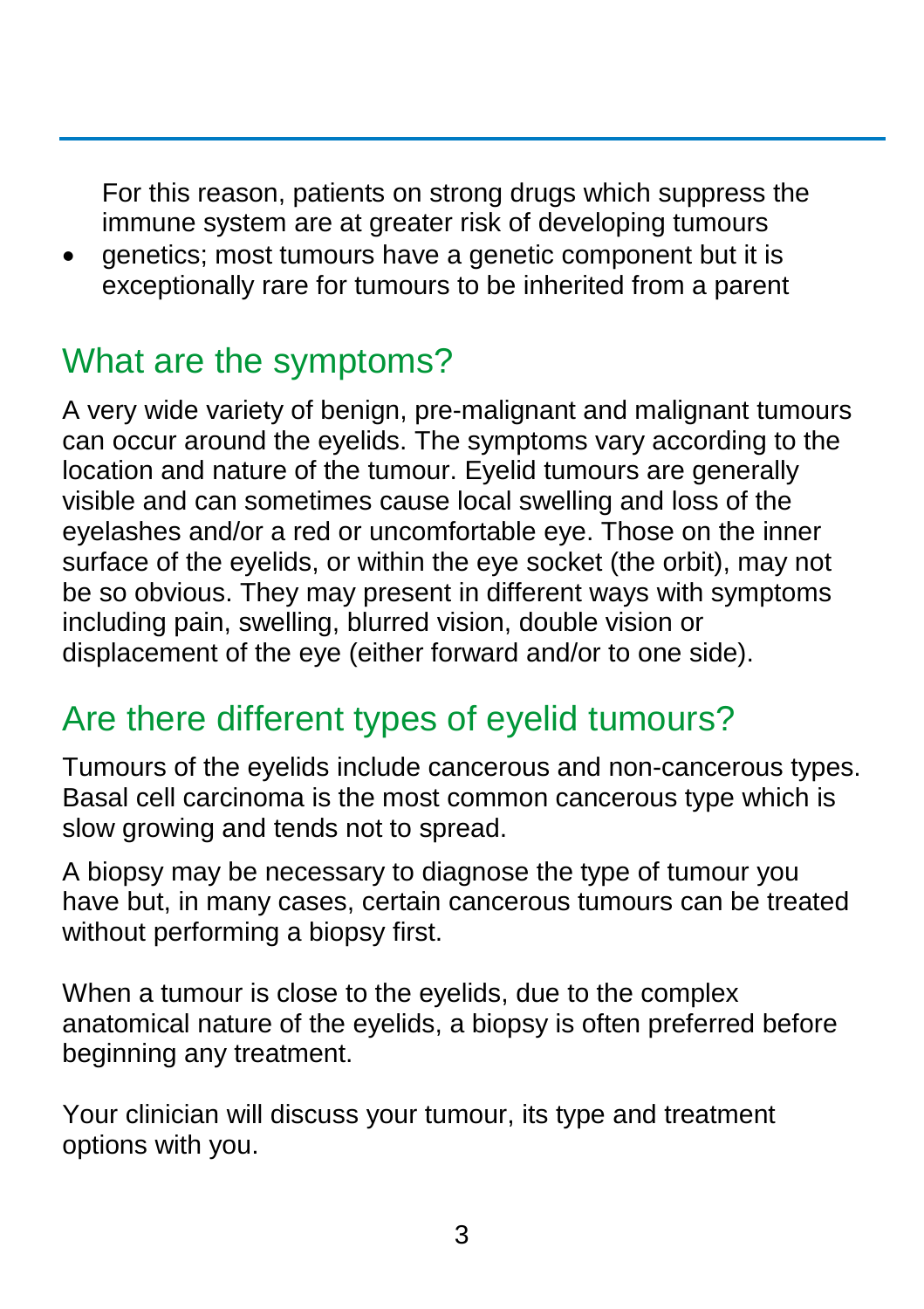Can tumours pose a risk to the eye and vision? Yes. Your doctor will explain more about this based on your particular diagnosis.

#### Is there a risk of a tumour spreading to the other eye?

Although some tumours can return on either of the eyelids, they do not 'spread' to the other side of the face (unless left untreated).

#### **Treatment**

The management of eyelid tumours depends on the many factors such as your age, general health, the nature of the tumour and whether there could be local or peripheral spread of the tumour.

Eyelid tumours are generally managed with complete removal and reconstructive surgery. The reconstructive surgery is usually performed the day after the tumour has been removed or within a few days, depending on the local hospital arrangements and the time it takes for a histopathologist to confirm that the tumour has been completely removed.

Reconstruction methods include:

- allowing the wound to heal naturally often with good results
- direct closure of the defect
- using a combination of local tissue flaps, skin grafts and/or other grafts (such as ear cartilage or a hard palate graft)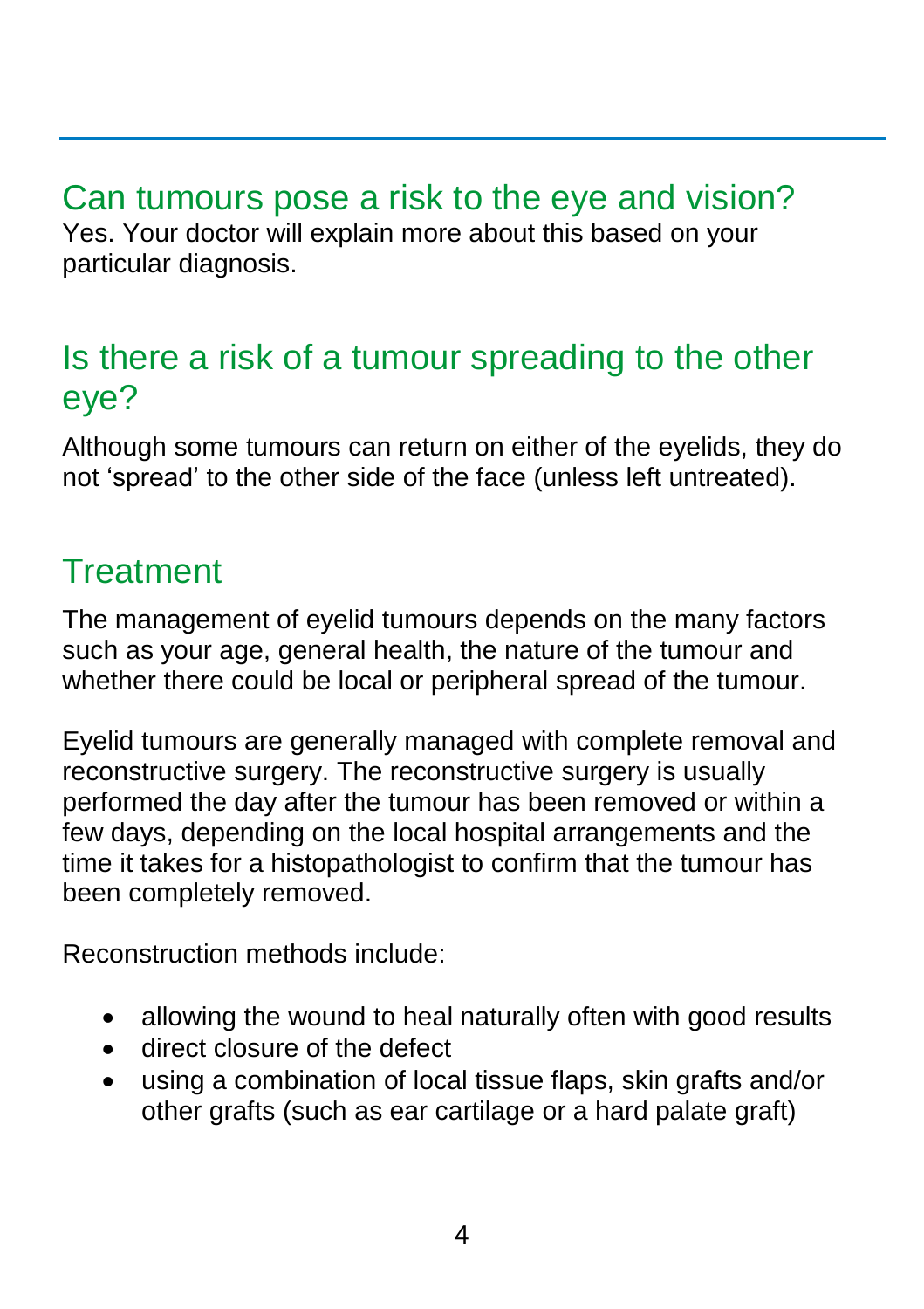Some tumours can be managed with local freezing (cryotherapy), irradiation or medical treatments which stimulate the immune system to destroy abnormal tumour cells.

Patients with certain cancerous tumours also need a general oncological review to make sure the cancer has not spread which may include surgery to investigate the lymph nodes in the neck.

#### Follow-up

Due to the risk of an eyelid tumour returning, patients are usually reviewed in clinic regularly for up to three years after treatment.

#### Contacting the hospital

If you have questions before your appointment please contact the pre-assessment nurse on **020 3312 3230** between 09.00 and 17.00, Monday to Friday.

For further advice after your surgery, please contact Alex Cross Ward on **020 3312 3327.** In an emergency please contact the Western Eye Hospital's emergency department on **020 3312 3245.**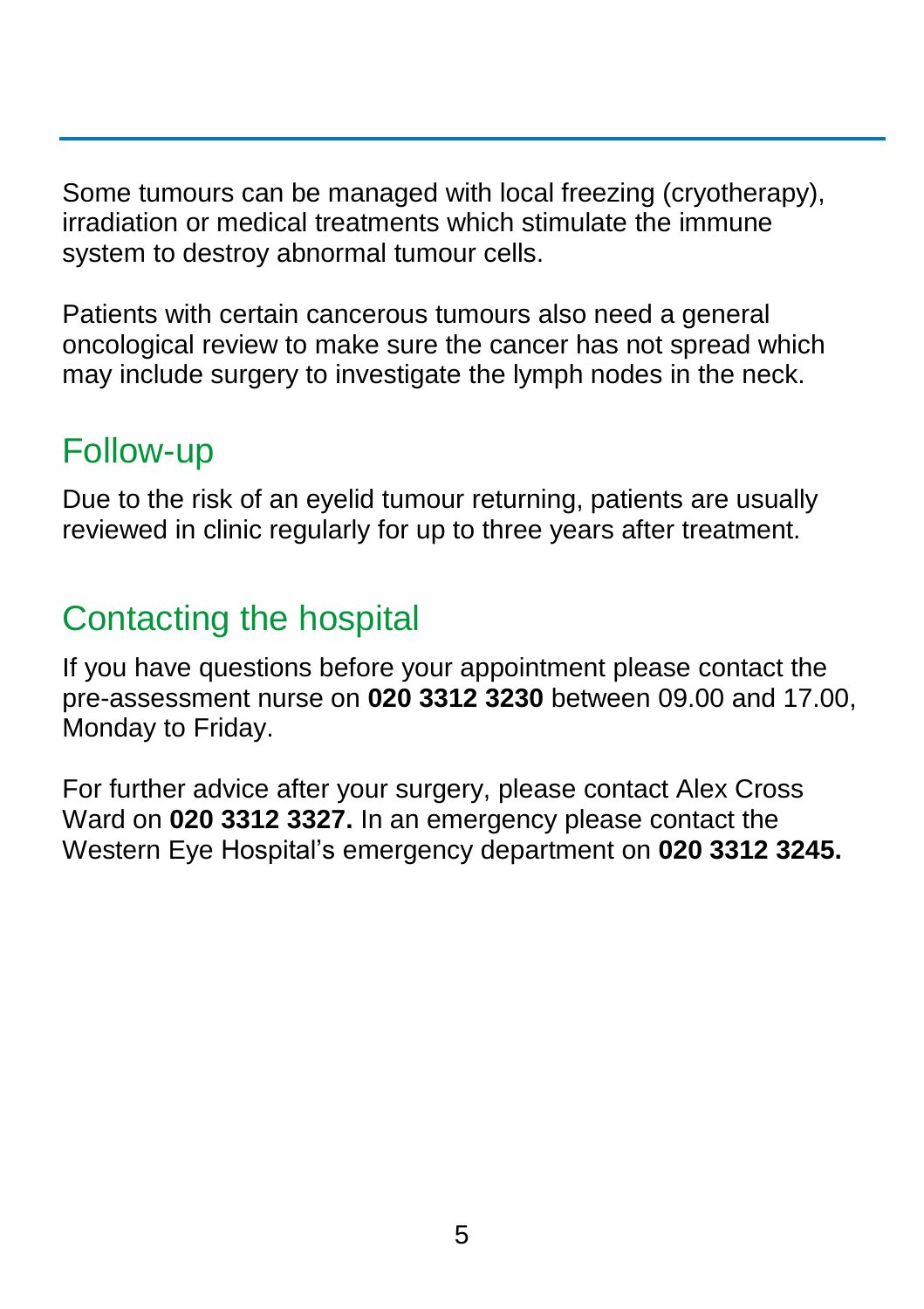#### How do I make a comment about my visit?

We aim to provide the best possible service and staff will be happy to answer any of the questions you may have. If you have any **suggestions** or **comments** about your visit, please either speak to a member of staff or contact the patient advice and liaison service (**PALS**) on **020 3312 7777**. You can also email PALS at [imperial.pals@nhs.net](mailto:imperial.pals@nhs.net) The PALS team will listen to your concerns, suggestions or queries and is often able to help solve problems on your behalf.

Alternatively, you may wish to complain by contacting our complaints department:

Complaints department, fourth floor, Salton House, St Mary's Hospital, Praed Street, London W2 1NY

Email: [ICHC-tr.Complaints@nhs.net](mailto:ICHC-tr.Complaints@nhs.net) Telephone: **020 3312 1337 / 1349** 

#### Alternative formats

This leaflet can be provided on request in large print or easy read, as a sound recording, in Braille or in alternative languages. Please email the communications team: [imperial.communications@nhs.net](mailto:imperial.communications@nhs.net)

#### Wi-fi

Wi-fi is available at our Trust. For more information visit our website: [www.imperial.nhs.uk](http://www.imperial.nhs.uk/)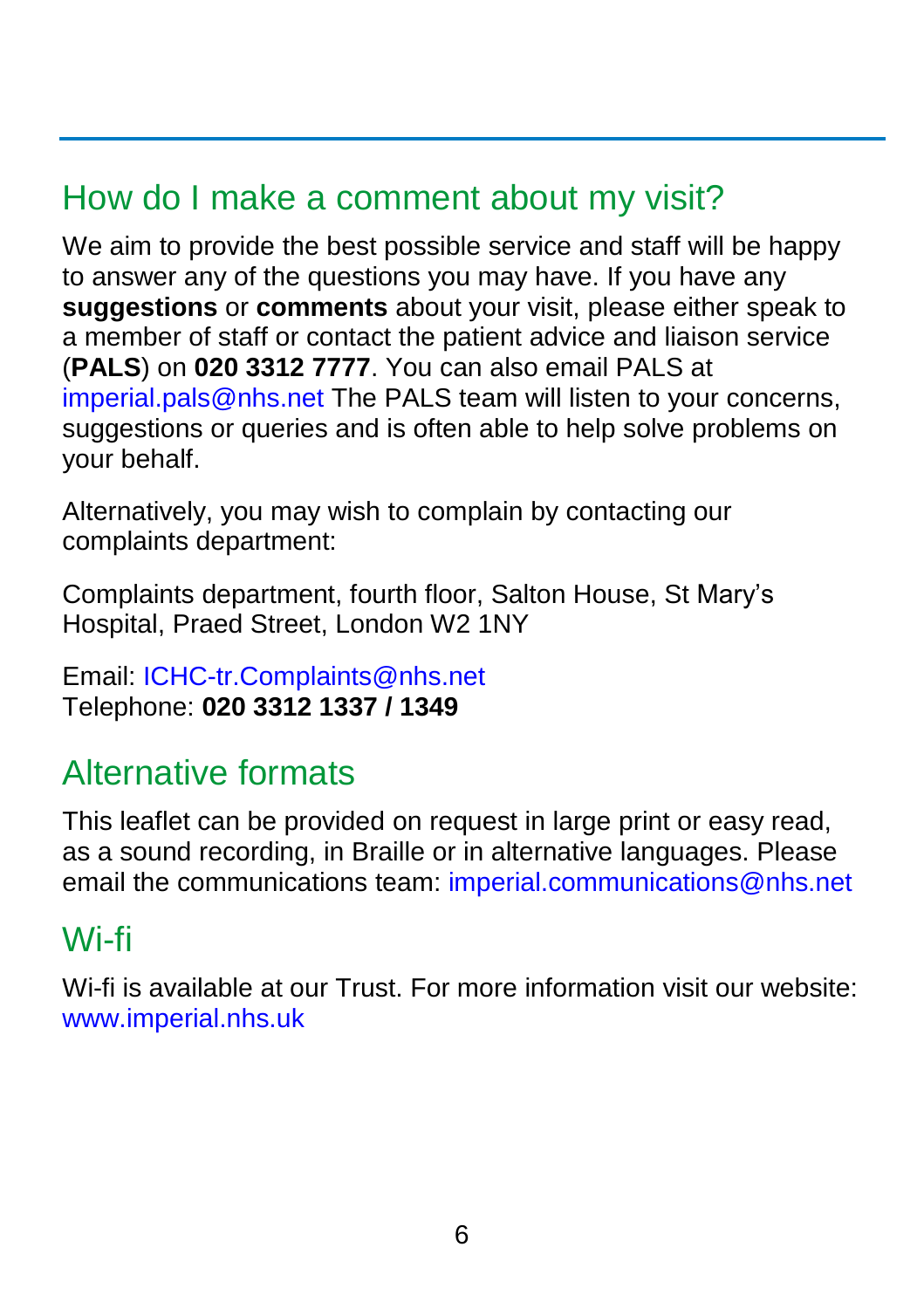#### **Notes**